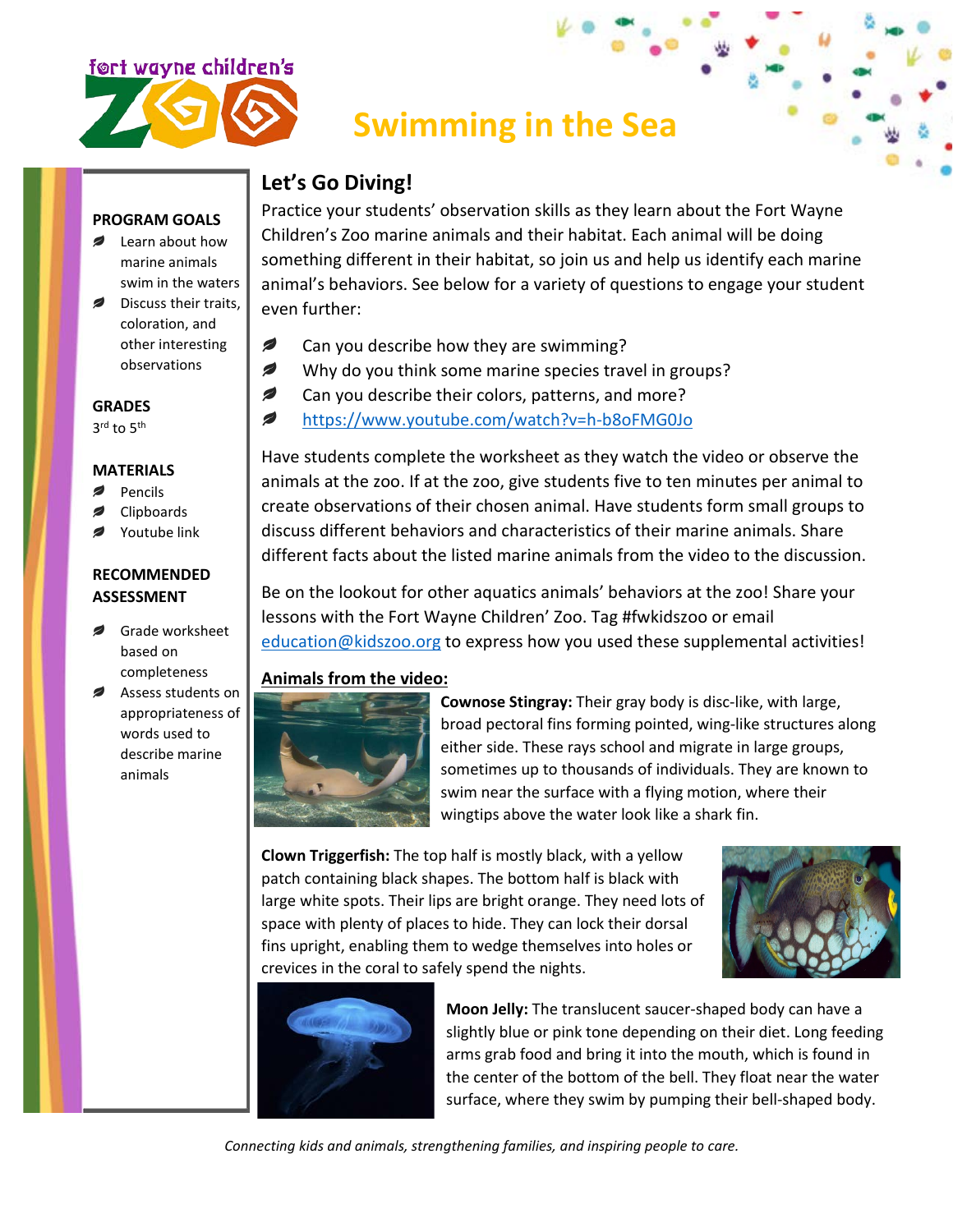# **Swimming in the Sea**

**Blue Tang:** The blue tang has a royal blue body, yellow tail, and black "palette" design. It's an oval-shaped fish with a hard beak-like mouth that scrapes algae from rocks. They always are on the move, and they use their pectoral fins for swimming and changing directions in the water.

> **Zebra Shark:** The shark is named for the stripes it displays while young, but as they mature, the pattern changes from

stripes to spots. They are also known as "carpet sharks" because of their bottomdwelling behavior. They like to spend most of their time near the ocean floor, and they're super easygoing.

**Lionfish:** The beautiful fish is maroon in color with brown and white stripes. The 18 spikes on the back of the lionfish may be impressive, but they are also venomous. They only use their venom in self-defense, not for hunting. They can expand their stomachs up to 30 times bigger than normal to eat more fish and invertebrates. They gently wave their fan-like fins to drift through the sea.

> **Emperor Angelfish:** Their bodies have yellow and blue horizontal stripes that stretch from behind the gills to the tail, which is yellow. Most angelfish swim alone, and they love to hide in caves. They often use their caudal fins (tail) to propel themselves through the water.

**Giant Grouper:** This grouper is one of the biggest bony fish that swims around the reefs. The large, think, elongated body is usually in brown to grey color covered in spots. The grouper likes to swim by itself and stay in the same area. It'll use its caudal fin (tail) to help it slowly swim around the sea.

**Lookdown:** They have shimmery silver color with a blunt forehead. The silver color allows them to avoid predators by reflecting the light into their eyes. It has long dorsal and anal fins, but they use their caudal fin to propel forward in the sea. These fish often swim in small groups. The fish received its name from how they appear to

be looking down its nose like a snob as they swim in the sea.

**Harlequin Tuskfish:** They have a bright orange color with white stripes, and they have a blue tusk-like teeth. It enjoys swimming around the area to search for invertebrates in the area. They often use their pectoral fin help the fish swim forward, and the caudal fin will occasionally assist with swimming as well.

*Connecting kids and animals, strengthening families, and inspiring people to care.*